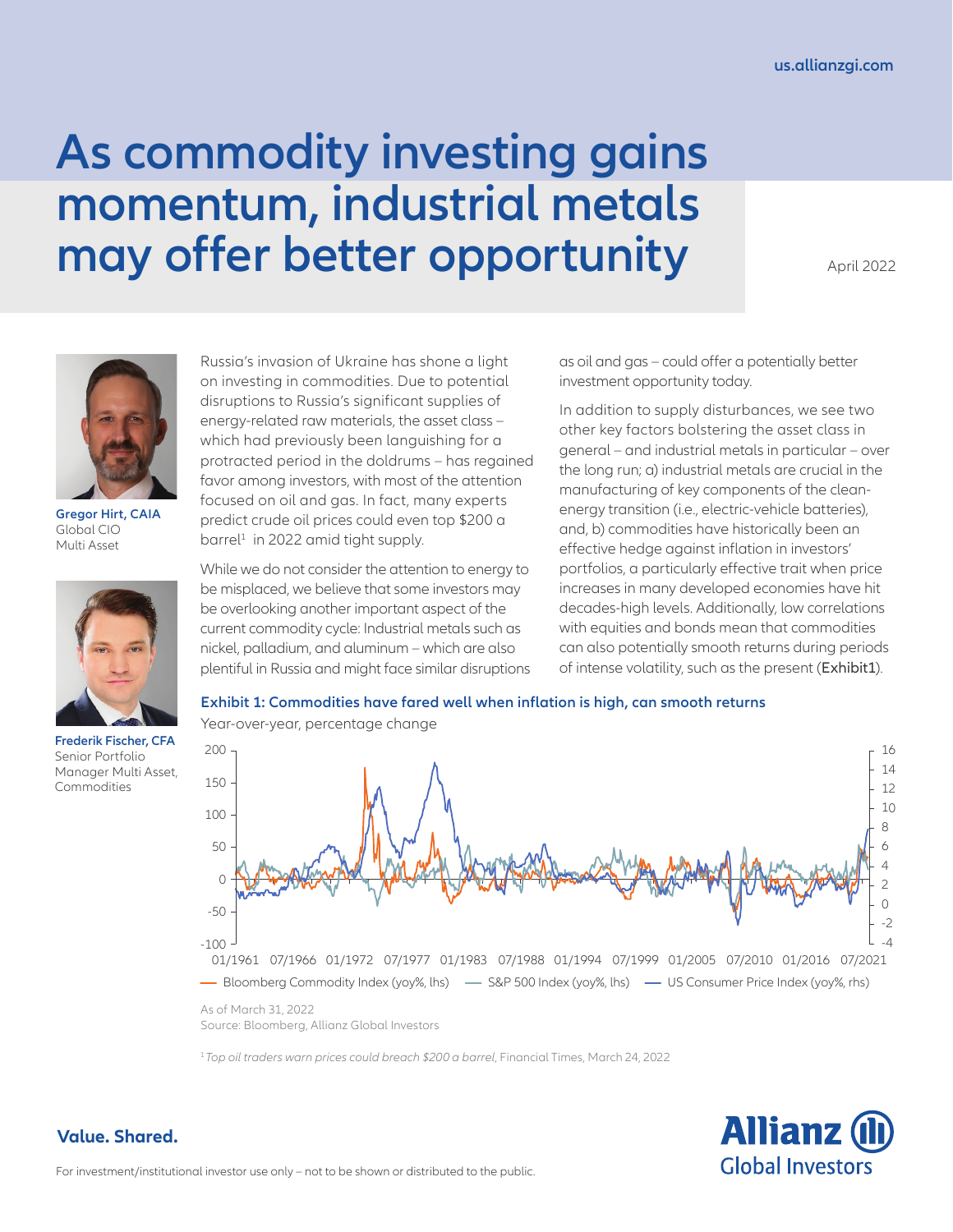#### **Exhibit 2: Weak capital expenditures have restrained commodity supply**

**Oil rig numbers slowly rising but remain low Big 4 mining capex remains tight**



Note: Graph on left shows Baker Hughes US Crude Oil Rig Count, a leading indicator of demand for products used in drilling, completing, producing and processing hydrocarbons. In right-hand graph, Big Four refers to the world's four largest diversified miners – Rio Tinto, BHP, Anglo American and Glencore – collectively considered a proxy for the industry more broadly.

As of March 31, 2022

Source: Baker Hughes, Bloomberg, Allianz Global Investors

### **Supply-demand dynamics provide significant tailwind**

Supply-demand dynamics, both short- and long-term, offer a significant tailwind for commodities, in our view. In the short term, the global economy is still only in the early stages of emerging from the economic slowdown caused by the COVID-19 pandemic, boosting demand for commodities. At the same time, Russia's invasion of Ukraine coupled with supply-chain disruptions are hampering the supply of everything from oil to industrial metals.

For many years, the supply side has been starved of capital investment in everything from oil exploration to mining (Exhibit 2) as capital discipline has prevailed in the energy and mining sectors. With new projects such as new oil rigs, shale drilling or metal mines taking years to get from initial investment to production, we see the risk of a significant increase in supply as low.

New supply is also being restricted by factors that open companies up to environmental, social and governance (ESG) risks. For example, new and existing mines are producing falling ore grades. Producing metals from lower-grade ores adds technical complexity to extraction, while processing requires larger equipment and the use of more chemicals. As mining becomes potentially "dirtier", protests against new mines have grown, amplified by social media.

On the demand side of the equation, commodities – and industrial metals in particular – appear to have a rosy outlook, not least because demand should increase as the energy transition gathers pace. Indeed, many countries in Europe, most notably Germany, have said they want to accelerate their switch to more renewables as part of an urgent strategy to reduce their dependence on Russian gas. Significant planned spending on infrastructure backing the US renewable energy transition also buoys demand. As shown in Exhibit 3 (see next page), demand is forecasted to be strong for such metals as copper and aluminum in the coming years (current inventories of both these metals are low).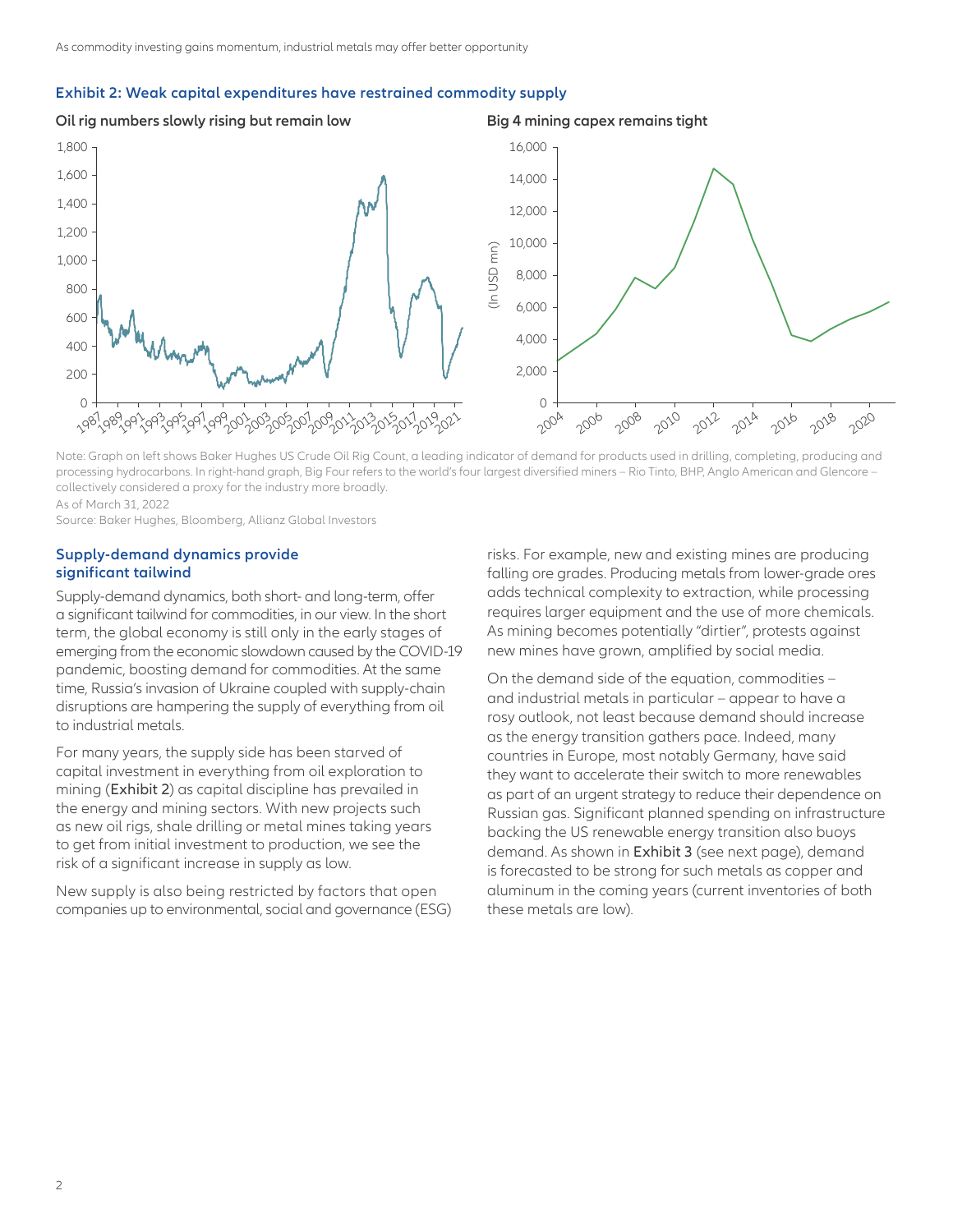### **Exhibit 3: Forecasted demand for copper and aluminum is high**



As of March 31, 2022 Source: CRU Group, Wood Mackenzie, J.P Morgan Commodities Research

# **Net-Zero transition favors industrial metals**

At the 2021 Glasgow Climate Pact, governments globally agreed to accelerate efforts to keep temperatures from rising more than 1.5 degrees Celsius by 2050, admitting that actual progress toward earlier commitments had fallen short of promises. As governments globally redouble their efforts on renewable energy, the road to Net Zero should favor industrial metals.

The shift from combustion-engine cars to electric vehicles (EVs) is copper-, nickel-, lithium- and aluminum-intense. A battery-powered EV, for example uses 75 kilograms (165 pounds) of copper vs. 20 kilograms (44 pounds) in a traditional car. Solar power, wind power and battery power storage are also tailwinds for metal demand. Photovoltaic cell technology uses metals such as silver, aluminum, copper, zinc,

and steel, while the deep-sea cables used to bring offshore wind energy back to land require copper, aluminum, and steel.

The International Energy Agency estimates demand for lithium used in the batteries that power EVs could expand by a factor of 30 by 2030.<sup>2</sup> Demand for aluminum for solar panels was roughly 2.4 million tons in 2020. It is now forecast by the industry magazine mining.com to rise to 4.6 million tons by 2040.

Russia is an industrial metal powerhouse that produces nickel (used in batteries), palladium (a key component of catalytic converters), aluminum (used in such things as battery casings, wind turbine nacelles and blades, hydrogen fuel cells and for framing solar panels), platinum (used in auto catalysts), steel (used in construction and car manufacturing) and copper (used for making cables and for wiring in EVs, solar panels and wind turbines). The country accounts for almost 14% of global mineral extraction and produces more than 10% of the world's nickel, according to Thomson Reuters.

As investors consider exposure to the asset class, however, they should be mindful of potential risks associated with passive strategies. The S&P GSCI Index – the most popular benchmark among passive commodity strategies – is heavily tilted towards energy, with a modest weighting of about 10% to industrial metals. By contrast, the industrial metals weighting in the Bloomberg Commodity ex Agriculture/Livestock Index is about twice as large, leaving it better placed to benefit from the energy transition. Finally, given the environmental, social and governance risks that are inherent in the industrial metals sector, an active approach can help identify and mitigate such risks.

For investors without commodities in their strategic asset allocation, we believe that industrial metals may offer an opportunity to profit from the structural trend in commodities or hedge part of their inflation risk. For those who already have an allocation that may be overweighted towards energy, now is the time to consider taking an active approach with the goal of enhancing diversification – and potential returns – while investing in this asset class.